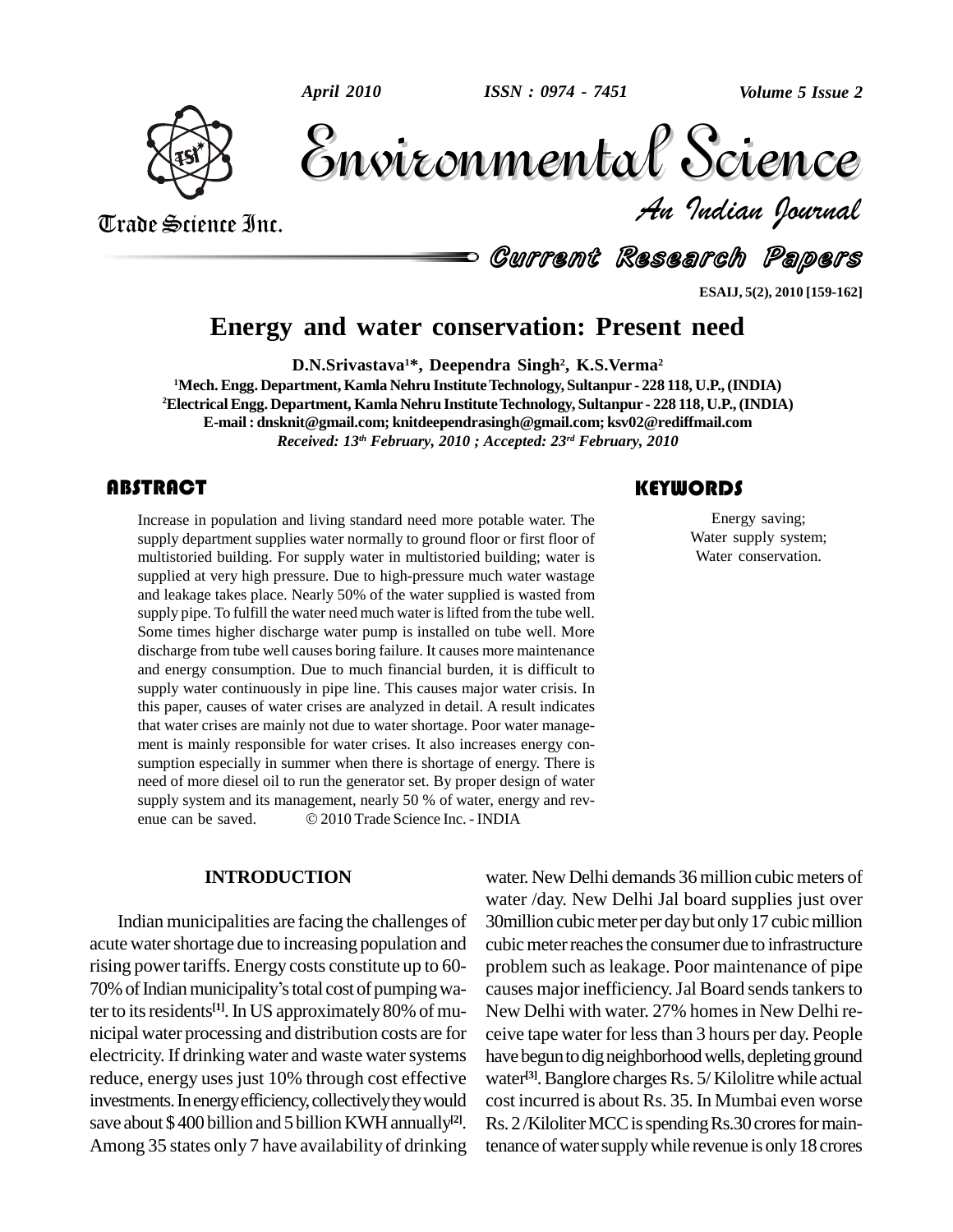# Current Research Paper





with monthly collection of water charges standing at Rs. 1.5 crores<sup>[4]</sup>. The financial constraint, limits the ability **Case s** of municipalities to improve water services. Yet, most municipalities are unaware of the benefits available out in I<br>through water and energy efficiency. Under such conses is n<br>dition, JUSCO has agreed to 24×7 water supplies to failure through water and energy efficiency. Under such conentire Mysore cityensuring sustainability of achieved service standard.JUSCO has agreed to maintain the supply system for six years for which he will be paid Rs. 16 crores annually.

Kamla Nehru Institute of Technology is also facing similar problem in water supply. More water wastage is responsible for higher energy and maintenance cost. Water collection charges from the occupants are very less. It is not sufficient to meet the energy expenses. From various literature review it has been found that there should be proper management of water supply system as well as efficient energy system so that water and energy saving can be obtained.

#### **Economics of water supply**

*Indian Journal*

*Andrew Charles Supply dependence presence* 2 Economics of water supply department is presented  $\overline{2}$  Wat water supply dep<br>cates that collectors of assets, dep<br>on loan is not c<br>ill, and mainter<br>Science is very less.The cost of assets, depreciation and inter est on repayment on loan is not considered. Payment ofsalary, energy bill, and maintenance is not possible

| TABLE 1 : Analysis of water system per year |  |  |
|---------------------------------------------|--|--|
|                                             |  |  |

| 1 No. of users                                                                            | 800(approx)     |
|-------------------------------------------------------------------------------------------|-----------------|
| 2 Energy consumed                                                                         | Rs. 1.67 lac    |
| Water supplied                                                                            | 9.3 laclit./day |
| Water required                                                                            | 2 laclit./day   |
| 4 Expenditure on salary                                                                   | Rs. 2.76 lac    |
| $5$ Interest on asset such as tube well, tank and pipe<br>and fittings are not considered |                 |
| 6 Maintenance expenditure                                                                 | Rs. 0.25 lac    |
| 7 Revenue collected                                                                       | Rs. 0.144 lac.  |
| 8 Approximate saving as estimated                                                         | Rs. 1.00 lac    |

**(Note: Details are collected by regular observation, slight variation may accure)**

from amount of water charge collected. Electricity bill is approximately 36% of total expenditure only for lifting water. Revenue collection is about 3%. Wastage of water is veryhigh due poor maintenance. Due to poor financial condition and high expenses, it is difficult to solve to water crises problem. Energyefficient equip ments, reducing wastage and conservation of water, can only achieve the objective of the work.

#### **Case study of water supply department**

Case study of water supply department is carried out in K.N.I.T. campus, and it is found that water crises is not due to water shortage but it is due to frequent failure of motor and pump assembly. New one replaces the old pump assembly. The new pump was purchased considering higher discharge so that water tank may be filled in lesser time. The motor of submersible pump was of same of capacity. The current rating of the motor was higher. The current rating of motor is repre sented in TABLE 2. The pump seems to be much efficient because it supplies more water but consumes more electricity. Due to lifting of more water, pump starts lifting of sandy water. Failure of pump takes place much earlier. Failure of electric motor also takes place much earlier due to higher consumption of electricity. Selection of suitable and energy efficient pump set is necessary to reduce to maintenance charges of pump-sets. Supply system consists of three components:

- 1 Tubewell
- 2 Water supply pump
- 3 Electricmotor

An accurate estimation of draw-down and yield of the well is necessary before purchase of pump. Various types of efficient pumps are available in literature. Size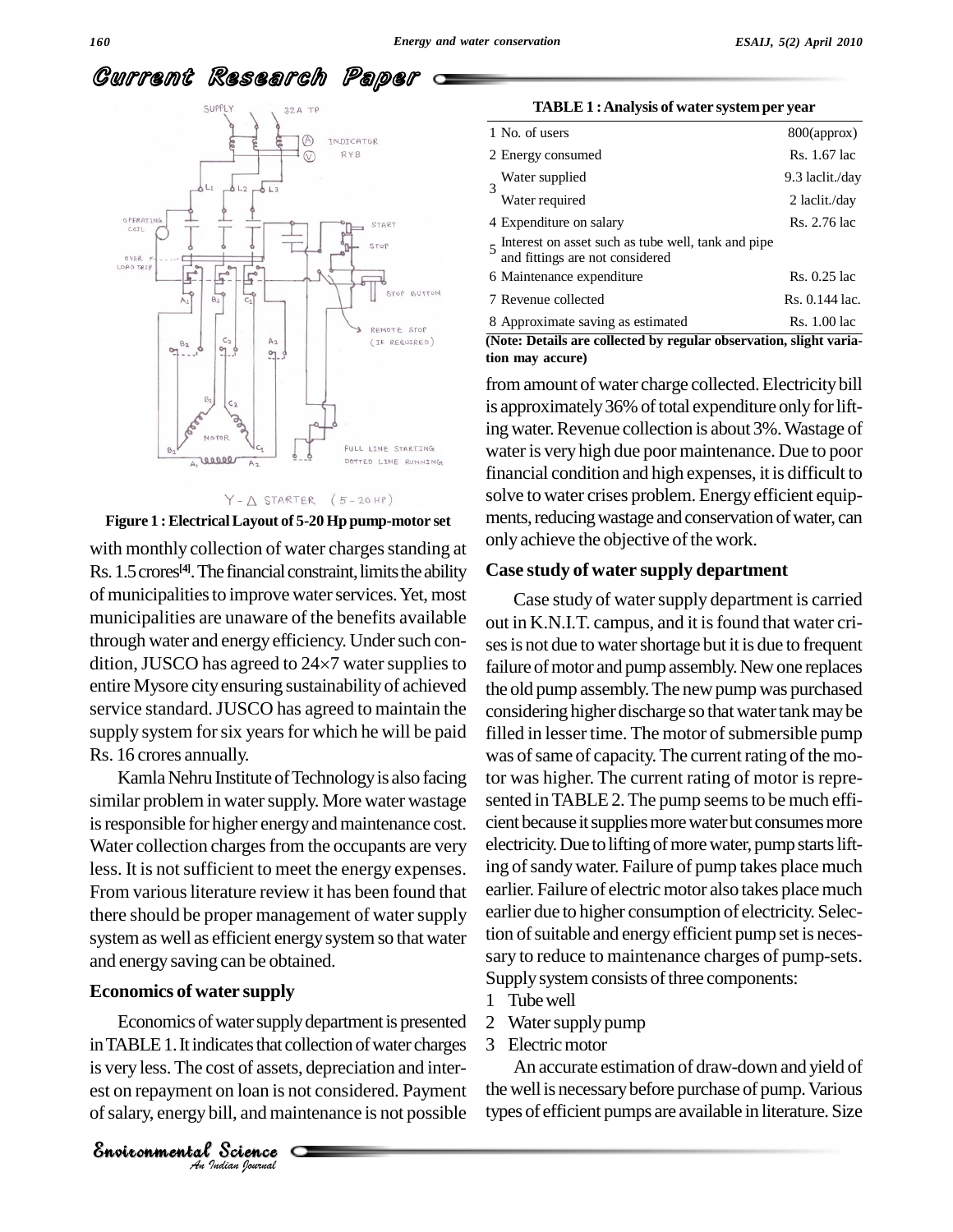| <b>TABLE</b><br>TABLE 2: Motor current rating at 50 Hz |            |      |                |                                      |                 |  |  |  |
|--------------------------------------------------------|------------|------|----------------|--------------------------------------|-----------------|--|--|--|
| (Approx                                                |            |      |                | Motor full load current (FLA) @ 50Hz |                 |  |  |  |
|                                                        | 500V       | 415V | 380V           | <b>200V</b>                          | <b>Motor KW</b> |  |  |  |
| Det                                                    | 0.6        | 0.7  | 0.8            | 1.4                                  | 0.25            |  |  |  |
|                                                        | 0.9        | 1.2  | 1.2            | 2.1                                  | 0.37            |  |  |  |
| Repair                                                 | 1.2        | 1.6  | 1.6            | 2.7                                  | 0.55            |  |  |  |
| Centrifu                                               | 1.5        | 1.8  | $\mathfrak{2}$ | 3.4                                  | 0.75            |  |  |  |
| Submers                                                | $\sqrt{2}$ | 2.6  | 2.6            | 4.4                                  | 1.1             |  |  |  |
| Pipeline                                               | 2.6        | 3.5  | 3.5            | 6                                    | 1.5             |  |  |  |
| Water st                                               | 3.7        | 5    | 5              | 8.7                                  | 2.2             |  |  |  |
| Employe                                                | 5          | 6.2  | 6.6            | 11.5                                 | 3               |  |  |  |
| <b>Energy</b>                                          | 6.4        | 7.5  | 8.5            | 14.7                                 | $\overline{4}$  |  |  |  |
| Diesel                                                 | 9          | 11   | 11.5           | 19.8                                 | 5.5             |  |  |  |
| Electrici                                              | 11.5       | 14   | 15.5           | 26.5                                 | 7.5             |  |  |  |
| <b>Energ</b>                                           | 17         | 21   | 22.5           | 39                                   | 11              |  |  |  |
|                                                        | 22.5       | 28   | 30             | 52                                   | 15              |  |  |  |
| En<br>ing the                                          | 28         | 35   | 36             | 64                                   | 18.5            |  |  |  |
| Wastag                                                 | 32         | 40   | 43             | 75                                   | 22              |  |  |  |
|                                                        | 43         | 55   | 58             | 100                                  | 30              |  |  |  |
| Unreli                                                 | 54         | 66   | 72             | 124                                  | 37              |  |  |  |
| <b>Intern</b>                                          | 64         | 80   | 85             | 147                                  | 45              |  |  |  |
| (a)<br>D <sub>l</sub>                                  | 78         | 100  | 104            | 180                                  | 55              |  |  |  |
| m                                                      | 106        | 135  | 142            | 246                                  | 75              |  |  |  |
| th                                                     | 127        | 165  | 169            | 292                                  | 90              |  |  |  |
| pr                                                     | 154        | 200  | 204            | 357                                  | 110             |  |  |  |
| (b)<br>D <sub>1</sub>                                  | 182        | 230  | 243            | 423                                  | 132             |  |  |  |
| ta                                                     | 220        | 275  | 292            | 500                                  | 160             |  |  |  |
| (c)<br>se                                              | 283        | 324  | 368            | 620                                  | 200             |  |  |  |
| (d)<br>$P\epsilon$                                     | 355        | 425  | 465            |                                      | 250             |  |  |  |
| re                                                     | 444        | 530  | 580            |                                      | 315             |  |  |  |
|                                                        |            |      |                |                                      |                 |  |  |  |

of pump isselected to suit well yield. Energy efficient motor assembly may be purchased as per current rating given in TABLE 2. Duration of pump operation must be decided on well recharge capacity. Electrical layout of pump house (pump-motorset) is given in figure 1. Layout includes main switch, phase indicators, phase prevented, starter, and ammeter voltmeter and energy meter. These components prevent the motor from over loading while current consumed by motor can easily access condition of pump. Excessive current taken by motor indicates poor condition of pump. Under this (b) condition if pump lift less water, repair of pump is necessary. Hourly reading of current, voltage and energy meter is necessary for increasing the life of pump system. In the present proposed system, automation system can be adopted.

**TABLE 3 : Details of saving in water supply in percentage (Approximate)**

Current Research Paper

| Details of work                    | <b>Financial status</b><br>before<br>implementation          | <b>Financial status</b><br>after<br>implementation<br>$(\%)$ |
|------------------------------------|--------------------------------------------------------------|--------------------------------------------------------------|
| <b>Repair of pumps</b>             |                                                              |                                                              |
| Centrifugal                        | Extreme<br>expenditures in All<br>Difficult.<br>Saving zero. | 50                                                           |
| Submersible                        |                                                              | 50                                                           |
| Pipeline and pipe fittings heads,  |                                                              | 40                                                           |
| Water supply with tanker Repairing |                                                              | 100                                                          |
| Employees                          |                                                              | 30                                                           |
| <b>Energy</b>                      |                                                              |                                                              |
| Diesel                             |                                                              | 100                                                          |
| Electricity                        |                                                              | 30                                                           |

#### **Energy and water conservation**

Energy and water conservation is done by reducing the wastage and using water conservation devices. Wastage of water is due to:

# **Unreliable water supply system**

# **Intermittent water supply system**

- (a) Due to intermittent supply system, Consumers store more water during supply period and this water is thrown away due contamination and seasonal problem.
- (b) Due to intermittent and unreliable water supply tapes remains open for
- (c) search of water
- (d) People tries to lower the level of water tape or remove the water tapes from the pipe line from public post.
- (e) Theft of water costly fittings.

# **High water pressure**

- (a) Water wastage increases due to higher pressure of water supply. Water is supplied at high pressure to supply the water in multistory building. Generally much water wastage occurs from ground floor. For this water quota for each block and floor must be fixed and regulated by suitable valve.
- Tee joint .Tee joint does not distribute water as water as<br>
r suitable<br>
be fixed.<br>
ixed and<br>
Science In water supply generally water is distributed by per requirement. For distribution of water suitable valve or orifice plate of suitable hole may be fixed. Water quota for each sector must be fixed and regulated.